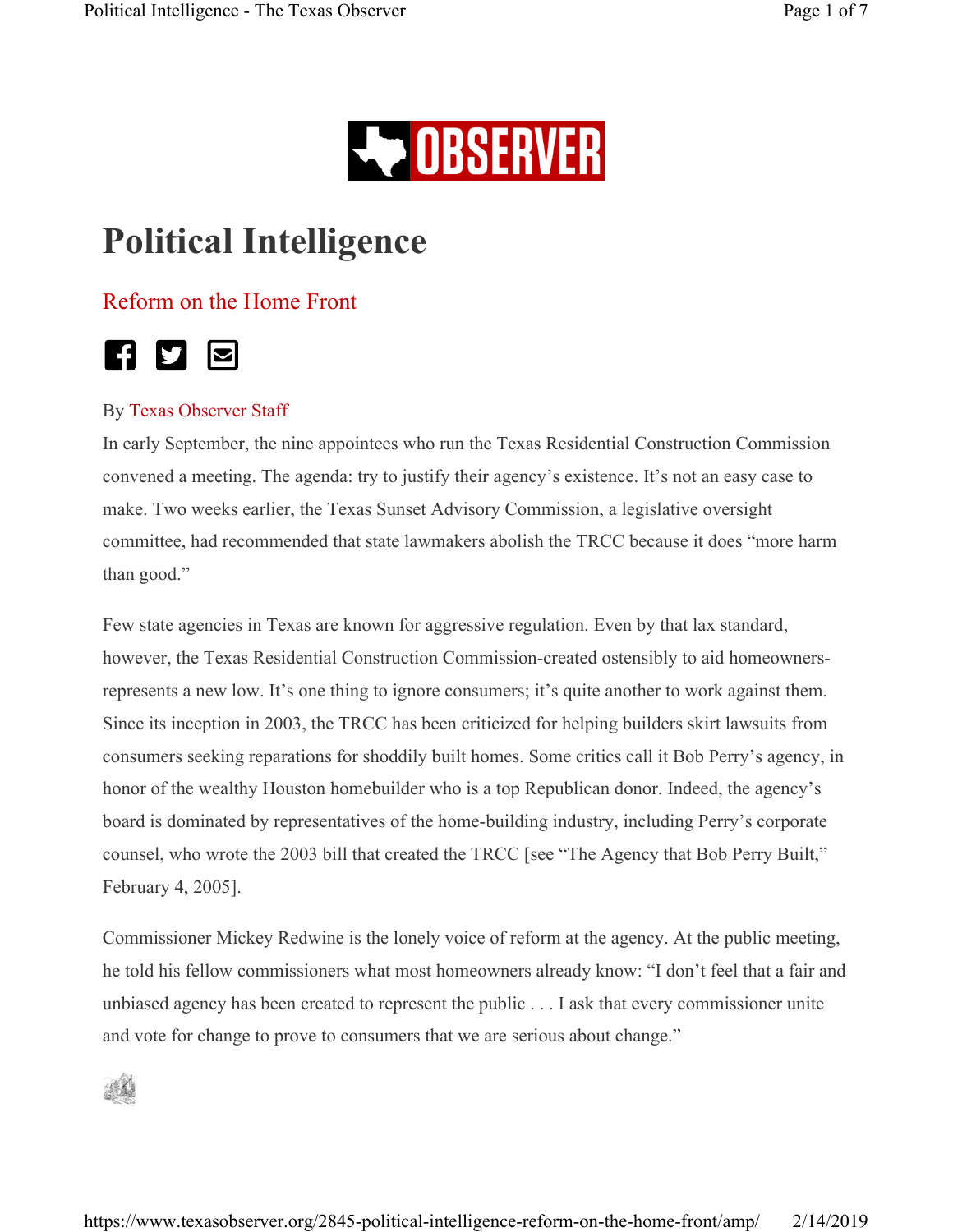The commissioner, who owns a cable construction company in the small town of Ben Wheeler, offered up a four-page list of wide-ranging reforms such as a stipulation requiring builders to be licensed and a rule ensuring that TRCC commissioners not be associated with trade association groups that might suggest a conflict of interest.

The commissioners did unite-and voted against most of Redwine's reforms. Consumer advocates weren't surprised. "His heart is in the right place," said Alex Winslow, executive director of the consumer advocacy group Texas Watch. "But regardless of the changes TRCC makes, it is broken and needs to be scrapped."

Redwine, who was appointed by Gov. Perry in 2003, said he would support abolishing the agency too, if it could not be turned around in two years. (TRCC staff is asking for 12 years to reform the agency.) "I still think it's worth saving if we can turn it around," Redwine said. "I was appointed to look out for the best interests of consumers, and if that means abolishing the agency, then I will support that."

The TRCC will argue for its continued existence at the next Sunset Commission meeting, on September 23. At the meeting, state lawmakers on the Sunset Commission will mull over whether TRCC is worth saving and make a recommendation. Ultimately, the Legislature will decide the fate of the TRCC during its session next year. That's when homebuilders, who are some of the state's most prolific donors to political campaigns, will have a big say.

Winslow-who has been working to abolish the agency for the past five years-says he wouldn't be surprised if the TRCC survives. "I have no doubt that the powerful homebuilding lobby will be doing everything they can to save this agency."

#### *-Melissa del Bosque*

#### $\overline{\mathbf{x}}$

The battleship *Texas* survived two World Wars, but like a lot of veterans, it's since endured rough treatment at the hands of government bureaucracies. The once-proud ship is corroding away in the chemical-laden saltwater of the Houston Ship Channel at San Jacinto Battleground State Historic Site, where it's been berthed since 1948. The ship's hull is so thin that in May, a diver performing repair work accidentally punched a hole in its side, sending water pouring into the hull at 200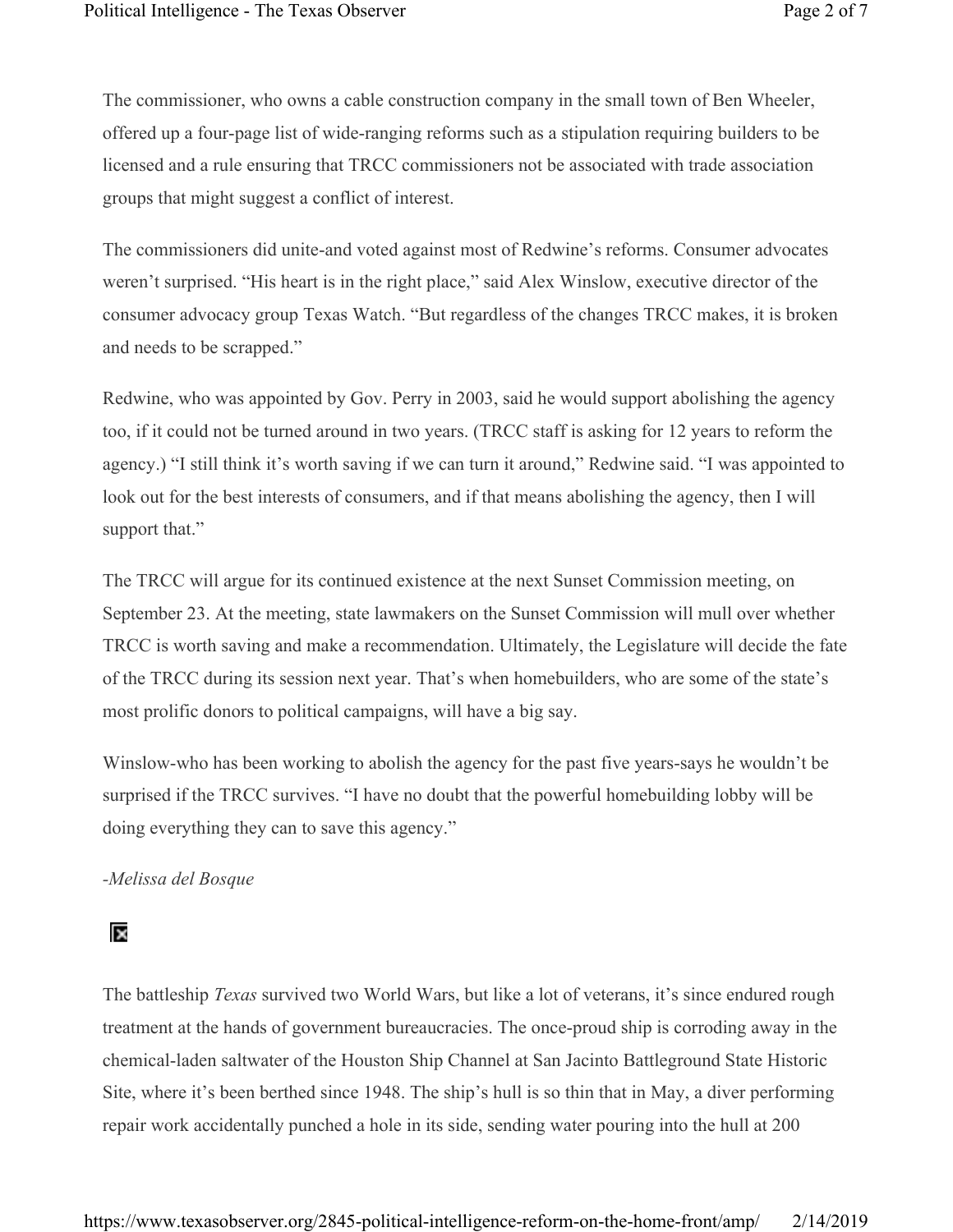gallons per minute. Like the rest of the severely underfunded state parks system, the *Texas* has suffered from years of neglect. Deferred maintenance on the ship is estimated at over \$1 million a year.

The good news is that in November voters approved \$25 million in bond money to repair and "dryberth" the *Texas*. The latter part of that proposal has turned out to be a little more complicated than, say, putting an old Chevy up on blocks. Texas Parks & Wildlife has suggested four options for drydocking the 34,000-ton *Texas* at its present location.

Others want the *Texas* moved to a new location, maybe Galveston, to encourage visitation and restore the historical integrity of the San Jacinto battleground. After all, what does a 20th-century naval ship have to do with the 19th-century battle that secured Texas' independence from Mexico? It's a jarring mash-up that makes as much historical sense as installing B-52 bombers on the grounds of the Alamo-and probably confuses the hell out of schoolchildren. "We have one national historic site plopped down on another historic site," says Jan DeVault of the Friends of the San Jacinto Battleground, a nonprofit group that wants to restore the site to its 1836 condition, sans battleship.

Recent archaeological work conducted by the group has uncovered battle relics and possible graves near the ship, a discovery DeVault says buttresses the nonprofit's contention that the *Texas* is sitting on top of the Texas Army's campground. "As we're holding a Mexican spur from 1836, wafting over our heads is 'Boogie Woogie Bugle Boy' coming from the battleship," DeVault notes wryly.

Steven Howell, a retired Navy officer and executive director of the Battleship Texas Foundation, is bitterly opposed to moving the *Texas*. He says the battleground and battleship are linked by "freedom." The descendants of Sam Houston were instrumental in berthing the Texas at San Jacinto, Howell says, "because they said this is how we remind the citizens of Texas that although we won our freedom at the Battle of San Jacinto, freedom is never completely ever won . . . Quite frankly, I haven't found a better argument since then."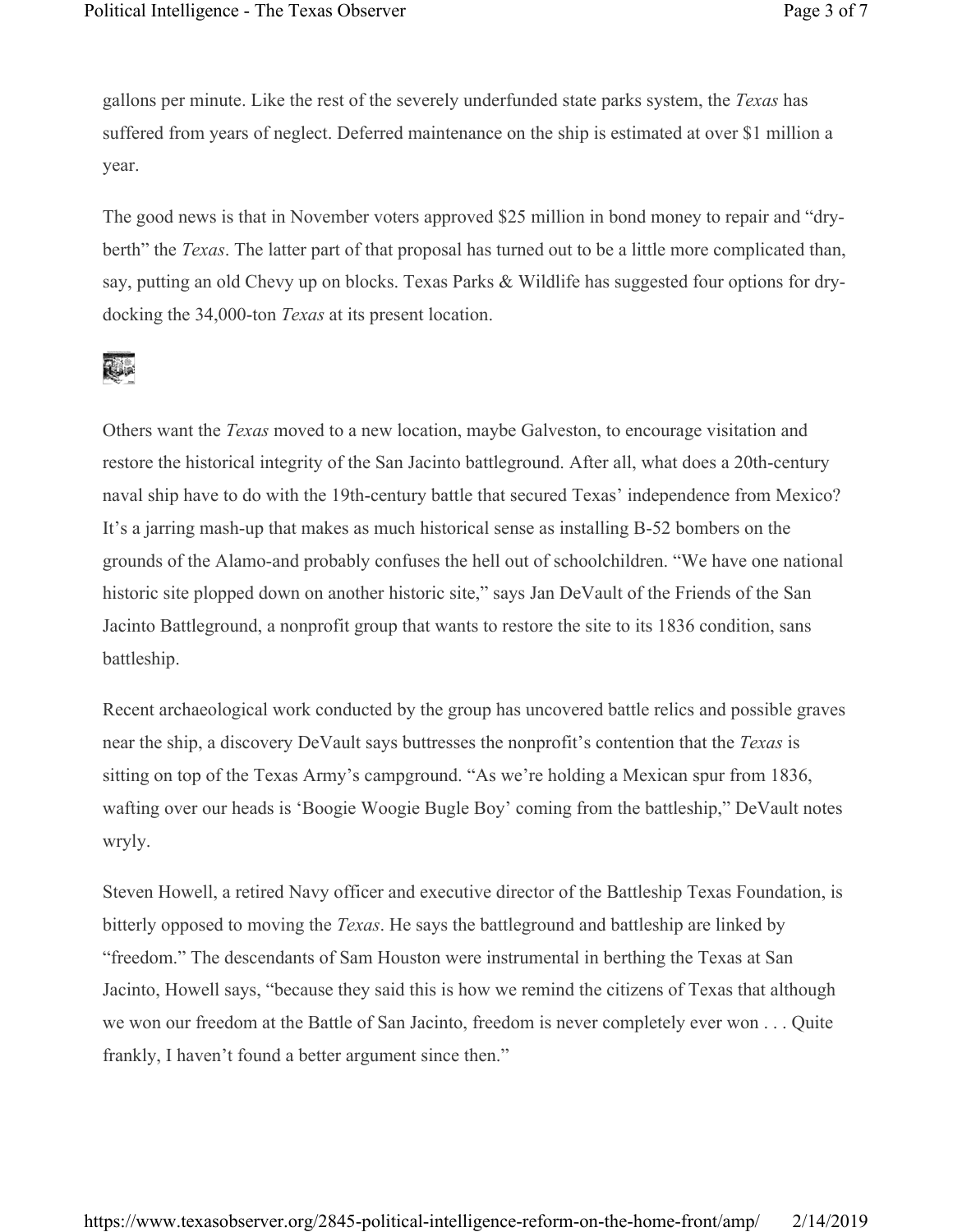The Legislative Budget Board is weighing the parks department's dry-berthing options, and a decision on how to spend the \$25 million in bond money is expected soon. Whatever that decision is, it isn't likely to keep the battle from spilling into the upcoming legislative session.

*-Forrest Wilder*

## $\overline{\mathbf{x}}$

Texas landowners have battled the Department of Homeland Security over building a border wall through their property for more than a year. Now it appears that rising construction costs and mounting lawsuits may have won the first round for landowners-at least until the next president takes office.

Officials from the Department of Homeland Security appeared before the House Committee on Homeland Security September 10. The agency is running out of time and money to get the border fence built, they told lawmakers.

Ralph Basham, commissioner of Customs and Border Protection, and Deputy Commissioner Jayson Ahern said DHS needs another \$400 million to finish 326 miles of fence-much of it in Texas-by December 31.

At the same time, a number of Texas landowner lawsuits challenging the agency's condemnation proceedings are pending in federal court, Ahern said."The Texas-Mexico border construction is largely out of our control," he told the committee. "There have been a lot of unique challenges because it is privately owned land."

If the lawsuits are not resolved by September 30, it won't be possible to meet the December 31 deadline mandated by the Secure Fence Act passed in 2006. Come 2009, the project becomes the next president's problem.

Auditors from the Government Accountability Office told committee members that construction costs for the fence have doubled because of rising fuel, steel, and labor prices. The cost to build a mile of 18-foot, steel fence is now \$7.5 million-double what DHS estimated in February 2008.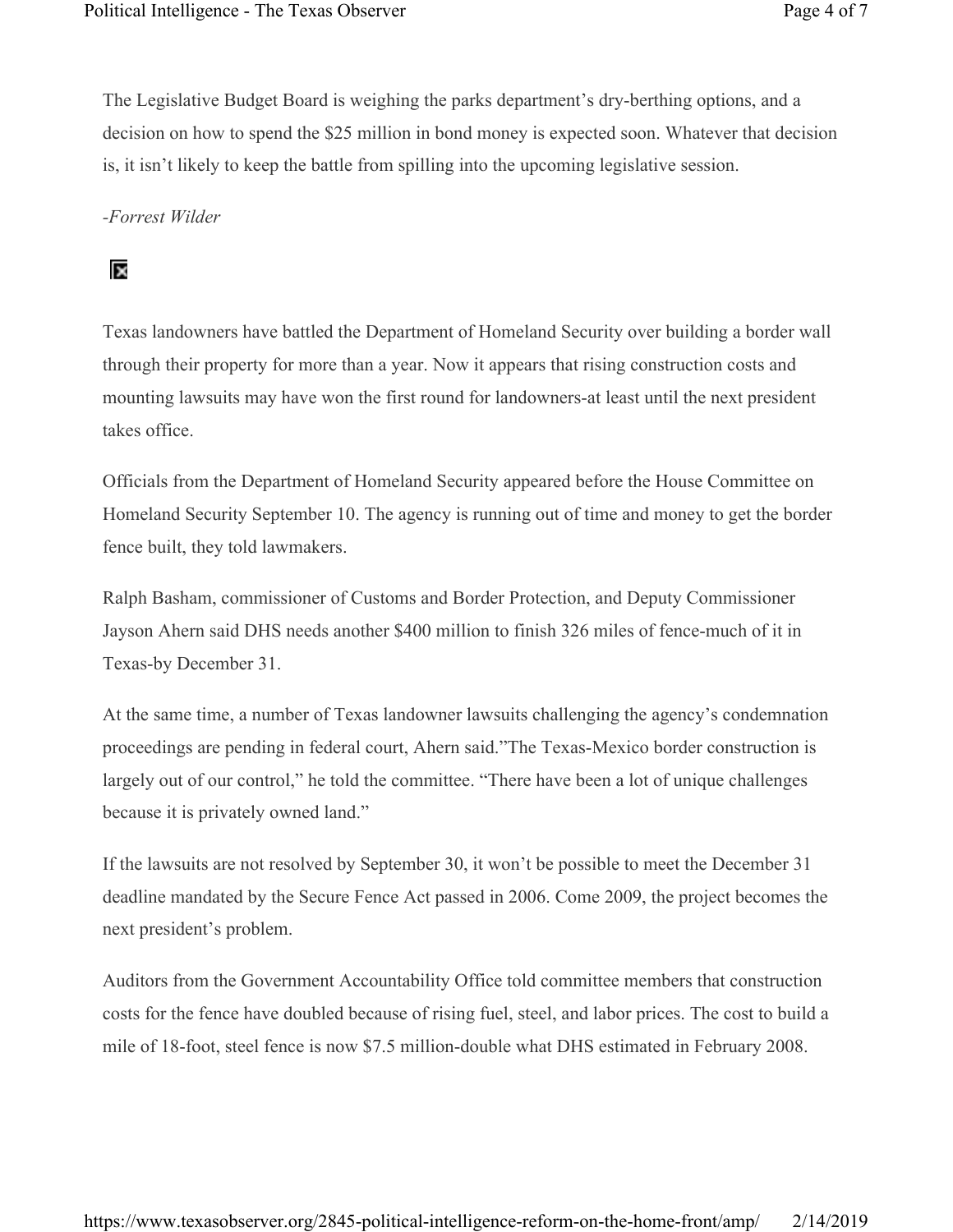Ahern told the committee that the agency has instructed Boeing Co. to cease construction of the "virtual" sections of the fence; the agency wants to use that funding to build out the remaining miles of border wall.

Boeing had once planned to deploy the virtual fence, comprising sensors and surveillance equipment, along the country's northern and southern borders. Plagued by technological glitches and cost overruns, however, Boeing scaled back the project to pilot studies in Arizona.

The company has already been paid \$933 million in public funds-most of it spent developing and installing the virtual fence technology, according to the GAO.Homeland Security submitted a request September 9 asking Congress to OK a plan to redirect funding from the troubled virtual fence project, Border Patrol agent recruitment, and port and border screening improvements to finish the border wall.

An appropriations bill to give Homeland Security additional funding is also languishing in Congress.

A person in Washington, D.C., who is familiar with the situation said chances are slim that Homeland Security will see any additional funding or have its redirection-of-funds request approved before the next president takes office in January.

At the end of the hearing, California Democratic Congresswoman Loretta Sanchez, the panel's vice chair, asked DHS officials if there is a border security transition plan for the next administration.

Neither Ahern nor Basham had an answer.

#### *-Melissa del Bosque*

### $\overline{\mathsf{x}}$

Before Sarah Palin and Geraldine Ferraro, there was Frances "Sissy" Farenthold. In 1972, she was the first woman to be seriously considered as a nominee for vice president by a major U.S. political party.

As many *Observer* readers know, Farenthold has been a leader of progressive politics in Texas and the nation for four decades. As a member of the Texas Legislature (1968-72), she was a leader of